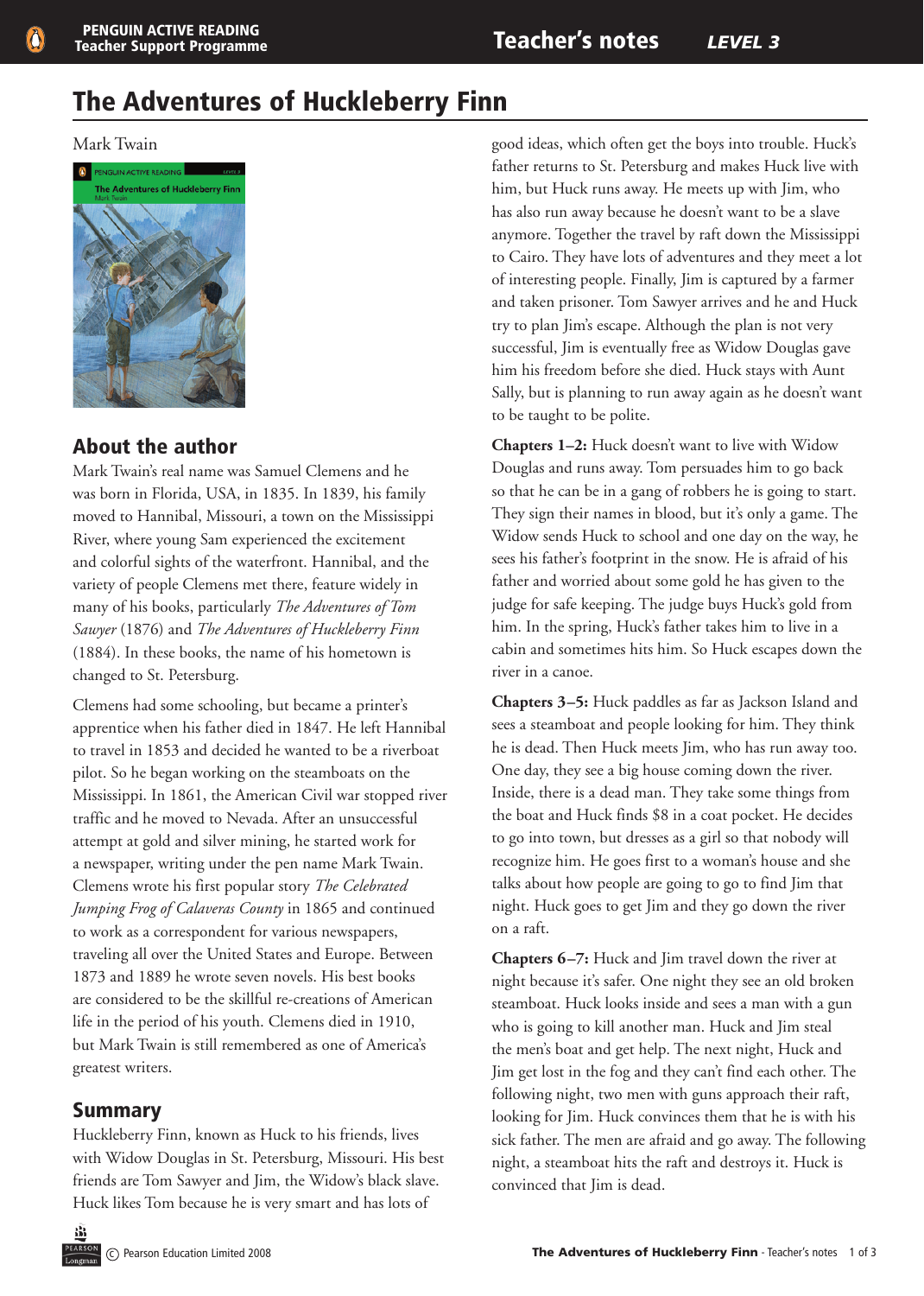# The Adventures of Huckleberry Finn

**Chapters 8–10:** Huck finds Jim, who has a new raft and they continue down the river. They meet two men, who say they are a king and a duke. The king organizes a theater show in the next town and many people pay money to see him. The show is very bad and the people are angry, but the king and duke are happy because they have made a lot of money. Next, the king and duke pretend to be the brothers of a man who has just died and left a lot of money in his will. They try to trick the man's daughters out of the money and their home, but Huck is unhappy about this and helps them.

**Chapters 11–12:** Jim is captured by Mr. Phelps and taken prisoner at his farm. Huck goes to the farm and Aunt Sally thinks that Huck is actually Tom Sawyer. Huck pretends to go into town to get his bags and meets Tom on his way to the farm. At first, Tom thinks Huck is a ghost, but when Huck explains all about his adventures, they decide to help Jim to escape together. Tom pretends to be Sid Sawyer and they begin planning the escape. Huck suggests stealing the key, but Tom wants to do it the difficult way, like in the stories he has read.

**Chapters 13–14:** Huck and Tom continue with the escape plans, making things more difficult by writing a letter to warn people that a gang of robbers is coming to steal the slave. A lot of farmers with guns gather at the farm. During the escape, Tom is shot in the leg. They reach an island and Jim is a free man, but Tom is ill and they need a doctor. Huck goes to get a doctor and he goes to help Tom, but as a result, Jim is captured again. They all go back to the farm and Tom and Huck tell everybody the true story. Tom also tells how Widow Douglas had freed Jim just before she died two months earlier. Jim is a free man after all.

# Background and themes

**The Mississippi River:** Twain recreates the American way of life in towns along the Mississippi in the mid-1800s. This river is the second longest in the United States, flowing across the country from Minnesota in the north to New Orleans in the south. Its main course is about 3,766 kilometers long. The river was very important for trade and transportation: food, wood, and other goods were carried along it in steamboats, small boats and even rafts. Many different kinds of people traveled along the river and called at the different trading towns there.

**Slavery and racism:** This book has always been controversial because it deals with slavery. Some libraries banned it when it was first published because they thought it was racist. Twain, however, uses his book to attack racism. Until 1861, people in the United States could buy slaves, black men, women and children from Africa, to work on their farms. They were given food and a place to sleep but they were not paid and usually had an extremely difficult life. Above all, they were not free. Some states, particularly in the north, did not agree with slavery. These were called free states. In the story, Jim is trying to get to a free state. Slavery was finally abolished after the American Civil War.

**Society and social rules:** This book is humorous, but it has a serious message. Twain was trying to point out the cruelty and injustice of society at his time. He does this through Huck, a kind boy who is curious about life and feels uncomfortable living according to accepted social rules. He prefers the freedom of living on the river. Rejecting his cruel father, he finds true friendship with Jim and he realizes that this is more important than social standards. He also shows how sometimes you have to put yourself at risk to save those you care about.

# Discussion activities

## Before reading

- **1 Discuss:** Put students in small groups and ask them to discuss the following questions. If possible, allow them time to look for information on the Internet. *What do you know about the United States today? What do you know about the history of the United States? Have you heard of the Mississippi River? Is it long or short? Which parts of America does it pass through?*
- **2 Pair work:** Ask students to answer the following questions in pairs, encouraging them to give reasons for their choices.

*Do you like being polite? Do you prefer wearing new clothes or old clothes? Do you prefer sleeping in a bed in a house or outside in the open air? Do you like reading, writing, spelling and working with numbers? Do you like adventures? What kind?*

Get feedback from the whole class and then ask students to look at the first picture in the book of Huckleberry Finn. In pairs, ask them to predict what he would answer to the questions above.

# Chapters 1–2

## After reading

**3 Team game:** Write the following characters on the board: *Huck, Tom, Widow Douglas, Jim, Pap, Judge Thatcher*. Put students in small groups and give them 5–10 minutes to think of true sentences about these characters without looking in the book. Then, each group in turn has to say a true sentence about one of